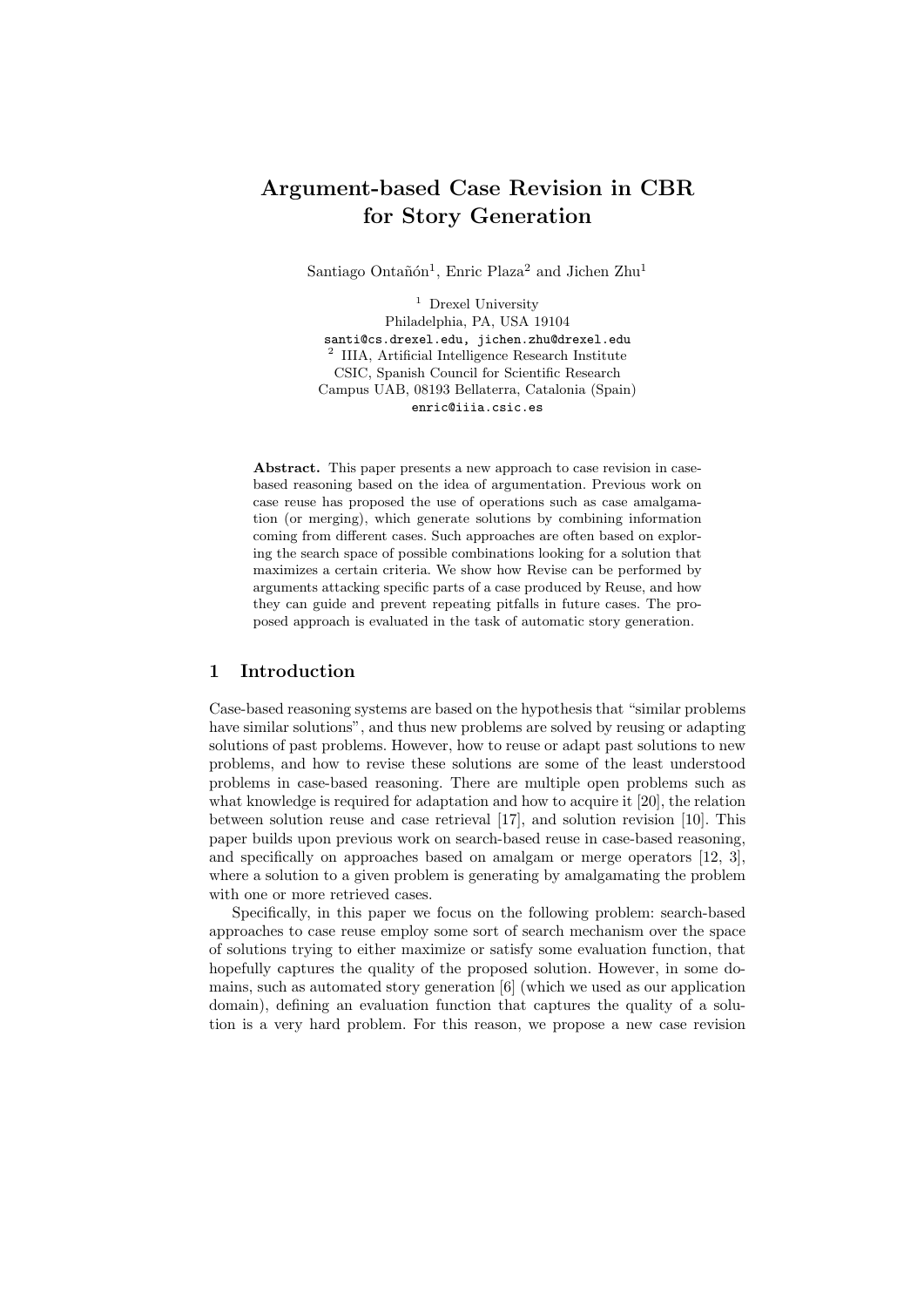approach that integrates argumentation into the case reuse process. Each time the case reuse process proposes a solution, this is evaluated against a collection of arguments that may attack the solution, forcing the case reuse to search for alternative solutions. We claim that rather than capture how "good" a story is, it is easier to define a collection of arguments that attack certain negative aspects of the story. These arguments can be kept for future episodes, to prevent generating stories that suffer from the same problems.

The remainder of this paper is organized as follows. We first introduce some background on amalgam-based case reuse, and on argumentation. After that we present our motivating domain: automatic story generation. Argument-based revision is then presented, followed by an experimental evaluation. The paper closes with conclusions and directions for future work.

### **2 Background**

Stories (cases) are represented in the formalism of feature terms [1], and case reuse is implemented as an amalgam of two feature terms: a source term and a target term. We will briefly introduce here the basic notions of feature terms and amalgamation; for more a detailed explanation see [13].

Feature terms are defined by their *signature*:  $\Sigma = \langle S, \mathcal{F}, \leq, \mathcal{V} \rangle$ . *S* is a finite set of sort symbols, including *⊥* representing the most general sort ("any"), and *⊤* representing the most specific sort ("none"). *≤* is an order relation inducing a single inheritance hierarchy in *S*, where  $s \leq s'$  means *s* is more general than or equal to *s'*, for any  $s, s' \in S$  ("any" is more general than any *s* which, in turn, is more general than "none").  $\mathcal F$  is a set of feature symbols, and  $\mathcal V$  is a set of variable names. We define a feature term  $\psi$  as:  $\psi ::= X : s$  [ $f_1 \doteq \Psi_1, \dots, f_n \doteq \Psi_n$ ], where  $\psi$  points to the *root* variable *X* (that we will note as  $root(\psi)$ ) of sort *s*;  $X \in V$ ,  $s \in \mathcal{S}, f_i \in \mathcal{F}$ , and  $\Psi_i$  is either a variable  $Y \in \mathcal{V}$ , or a set of variables  $\{X_1, ..., X_m\}$ . The set of variables present in a term  $\psi$  is noted  $Var(\psi)$ ; for instance, the term shown in Fig. 2 has 18 variables, one for each node.

The basic relation over feature terms is *subsumption*  $(\subseteq)$ , i.e. given two terms  $\psi_1$  and  $\psi_2$  we say  $\psi_1 \subseteq \psi_2$  ( $\psi_1$  subsumes  $\psi_2$ ) when  $\psi_1$  is a generalization of  $\psi_2$ , or dually  $\psi_2$  is a specialization of  $\psi_1$ . Subsumption generates a total mapping *m*:  $Var(\psi_1) \rightarrow Var(\psi_2)$  satisfying certain conditions such as  $m(root(\psi_1))$  = *root*( $\psi_2$ ), or if *X*.  $f = Y$  then  $m(X)$ .  $f = m(Y)$  (formal definition in [13]).

The *unification* of two terms  $\psi_1$  and  $\psi_2$ ,  $\psi_1 \sqcup \psi_2$ , is the most general term subsumed by both and the dual notion of *antiunification* of two terms  $\psi_1$  and  $\psi_2$ ,  $\psi_1 \sqcap \psi_2$ , is the most specific term that subsumes both. There might be more than one antiunification and more than one unification for two given terms. Also, although an antiunification always exist, two terms might not unify. After this summary, we are able to define the *amalgam* of two terms.

#### **2.1 Amalgam-based Case Reuse**

An *amalgam* of two terms is a new term that contains *parts from these two terms*. For instance, an amalgam of 'a red French sedan' and 'a blue German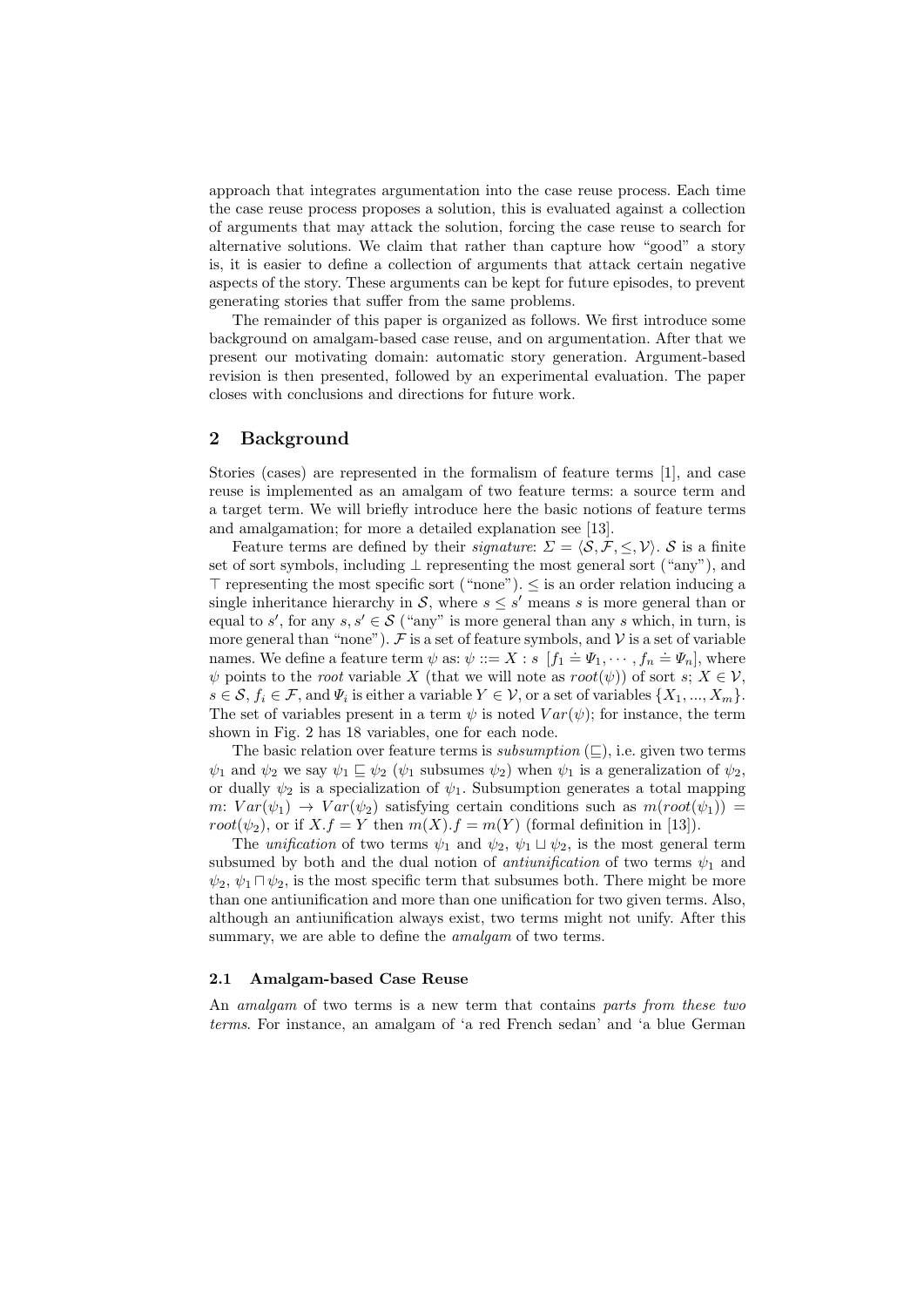

**Fig. 1.** A diagram of an amalgam *A* from inputs  $I_1$  and  $I_2$  where  $A = \overline{I}_1 \sqcup \overline{I}_2$ .

minivan' is 'a red German sedan'; clearly there are always multiple possibilities for amalgams, like 'a blue French minivan'.

In this paper we define an amalgam in a feature term language  $\mathcal L$  as:

**Definition 1 (Amalgam).** *A term*  $A \in \mathcal{L}$  *is an amalgam of two inputs*  $I_1$  *and*  $I_2$ *, with anti-unification*  $G = I_1 \sqcap I_2$ *, if there exist two generalizations*  $\overline{I}_1$  *and*  $\overline{I}_2$ *such that (1)*  $G ⊆ \overline{I}_1 ⊆ I_1$ , (2)  $G ⊆ \overline{I}_2 ⊆ I_2$ , and (3)  $A = \overline{I}_1 ⊔ \overline{I}_2$ 

When  $\bar{I}_1$  and  $\bar{I}_2$  have no common specialization then trivially  $A = \top$ , since their only unifier is "none". For our purpose we will be only interested in non-trivial amalgams (those different from *⊤*) of the input pair, which we call their *amalgam space*. This definition is illustrated in Fig. 1, where the anti-unification of the inputs is indicated as  $G$ , and the amalgam  $A$  is the unification of two concrete generalizations  $\bar{I}_1$  and  $\bar{I}_2$  of the inputs; for short we call  $\bar{I}_1$  and  $\bar{I}_2$  the *transfers* of amalgam *A*. Usually we are interested only on maximal amalgams of two input terms, i.e., those amalgams that contain maximal parts of their inputs that can be unified. Formally, an amalgam  $A$  of inputs  $I_1$  and  $I_2$  is maximal if there is no other non-trivial amalgam  $A'$  of inputs  $I_1$  and  $I_2$  such that  $A \subset A'$ .

In our system, amalgamation is used in the Reuse process to create a new story, by combining a story from the case base with a target specifying desired aspects of the story to be generated.

#### **2.2 Argumentation**

Computational argumentation, in the abstract framework, consists of a set of nodes (called arguments, intuitively understood as formulas) and an attack relation among pairs of nodes. An abstract argumentation framework  $AF = \langle Q, R \rangle$ is composed by a finite set of arguments *Q* and an attack relation *R* among the arguments [4]. For instance, an attack relation written  $\alpha \rightarrow \beta$  means that argument  $\alpha$  is attacking argument *β*. In our previous work [14] on learning by communication we integrated inductive concept learning with a concrete argumentation model in the A-MAIL framework (where A-MAIL stands for argumentation-based multiagent inductive learning). In particular, a case *e* in the case base could serve to attack an argument as a counter-example  $e \rightarrow \beta$ . Here A-MAIL is a concrete argumentation framework, not abstract like Dung's, and one main difference is that while Dung's assume a finite, known set of arguments we assume an openended set of arguments. As we shall see, using arguments to revise cases during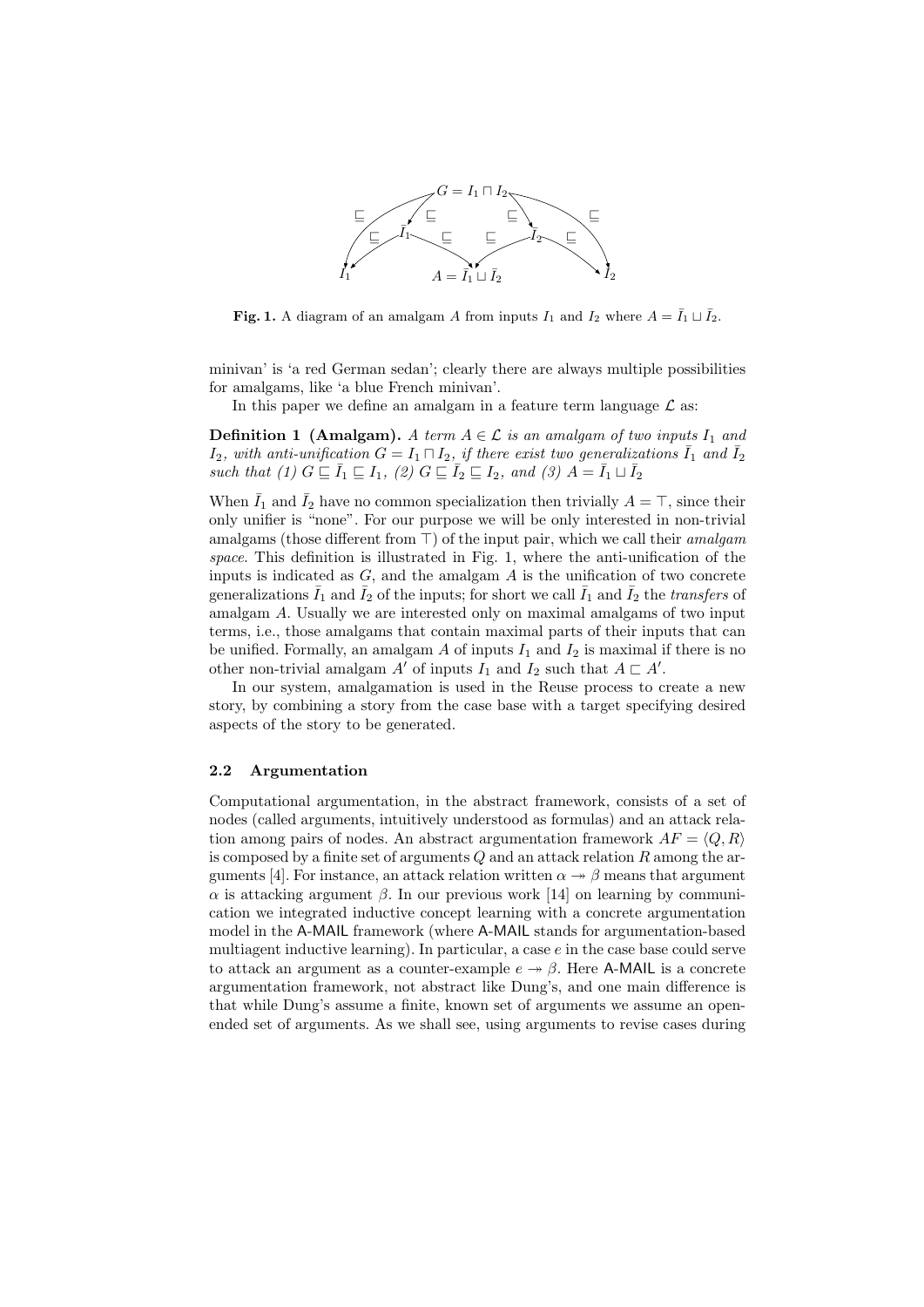the CBR cycle is essentially an open-ended process, since more often than not the knowledge (here in the form of arguments) used to revise cases is external to the CBR system.

Another difference is that during the Revise process, the case is assumed to be a concrete, instantiated formula — while in the A-MAIL framework examples and counterexamples were instantiated, and the other arguments were assumed to be general formulas. The usual definition of an attack  $\alpha \rightarrow \beta$  is that  $\alpha$  concludes the opposite of  $\beta$  and  $\beta \sqsubset \alpha$  ( $\alpha$  is a specialization of  $\beta$ ). Section 4 introduces the role of arguments in the Revise process of the CBR cycle.

### **3 Automatic Story Generation**

Compared with the established narrative forms such as prose fiction computergenerated stories are still in their early stage. Despite the recent progress in the area, these stories are still fairly rudimental in terms of both the depth of meanings and the range of their varieties.

Automatic story generation is an interdisciplinary topic focusing on devising models for algorithmically producing narrative content and/or discourse. Story generation is an important area for interactive digital entertainment and cultural production. Built on the age-old tradition of storytelling, algorithmically generated stories can be used in a wide variety of domains such as computer games, training and education. In addition, research in story generation may shed light into the broader phenomena of computational creativity [6].

Different techniques have been studied in story generation, the most common of which is automated planning. Salient examples of planning-based story generation systems include Tale-Spin [11], Universe [9] and Fabulist [16]. By contrast, computational analogy algorithms have not been sufficiently explored in the domain of story generation. An alternative approach is that of using case-based or analogy-based approaches. Examples of this alternative approach are MISTREL [19], MEXICA  $[15]$  or the work of Gervás et al. [7], which used case-based approaches, or SAM [21], which uses computational analogy.

Specifically, in this paper we focus on a case-based approach, and address the following problem: given a partially specified story (target), and a collection of fully specified stories (case-base), how can we generate a new story by reusing one of the cases in the case base (source)? This is an important problem in storygeneration since it would allow for a significant amount of authorial control over the output of the story generator (controlling the target story), while providing a fully automated way to suggest completed stories based on the target.

### **4 Argument-based Revision**

The Revision process in the CBR cycle introduces knowledge that is external to the CBR system to evaluate and/or improve the outcome of the Retrieve and Reuse processes. The situation is similar to supervised Machine Learning where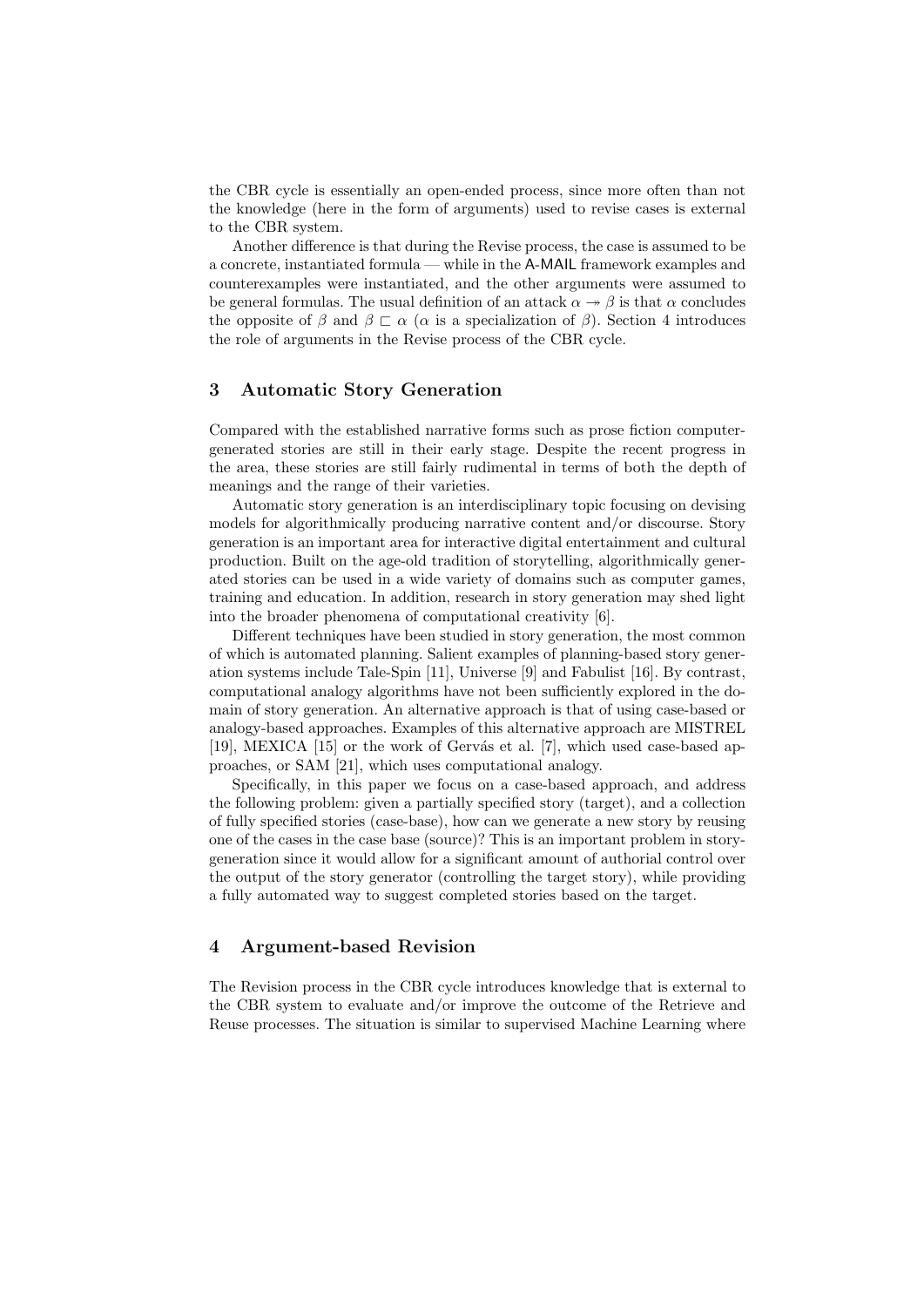an external source (called "oracle") gives new information to the learning system on its output; this feedback is used by the learning system to perform credit and blame assignment on its learnt structures, modify them accordingly, and increase performance over time (i.e. learn from interacting with the supervisor). Now, different forms of interacting with the oracle define different modalities of learning. The most common modality in supervised learning is when, in classification tasks, a system predicts as solution a class for an instance, and the oracle either accepts it as correct or, if not, provides the correct class for that instance. This modality is common in CBR systems in classification tasks, where the oracle "revises" the predicted class when the system is wrong and provides the correct class (thus, the revised case is formed and can be retained in the case base with the correct solution). However, oracles can provide different information: e.g. an oracle can provide a yes/no feedback to the system given an instance, but does not provide the correct answer. In semi-supervised learning approaches, such as reinforcement learning, the oracle provides a numerical value that estimates how good is the solution provided by the system.

For CBR systems in more complex tasks than classification, the Revise phase usually assumes an external oracle (that might be a human expert or a domain model) that can provide a revised solution that is correct, so the system can learn. Other approaches, like "critics" in the CHEF system, are able to detect failures on a recipe and apply repair strategies (e.g. add or remove steps in the recipe [8]). This approach is based on analyzing the failure of the plan being executed (in the real world or a simulated world).

The approach we take is to consider the interaction between system and oracle as a restricted form of dialogue, in which the system provides a tentative solution and the oracle's feedback is an argument attacking the parts of the solution that, according to that oracle, are wrong or unsatisfactory. This is particularly interesting in creative domains, such as storytelling, in which what is a "wrong" output (as in classification) or a "failure" (as in executing a plan), is rather difficult to determine. In the long run, our goal would be to have a dialogue between system and oracle on the features that are positive or negative in a particular story being generated. For the purposes of this paper, we focus on the more simple scenario where (1) the CBR system presents a solution (a story), (2) the oracle's feedback is one or several arguments attacking specific aspects or parts of the story, and (3) the system incorporates arguments (as well as the ones provided by the oracle in previous cycles) and generates a new solution (story) that is coherent with most of the previous oracle's argument. We will presently define the notions of "argument" and generation of new stories coherent with a set of arguments.

#### **4.1 Arguments and attacks**

Computational argumentation usually defines an attack relation  $\alpha \rightarrow \beta$  between two logical statements  $\alpha$  and  $\beta$ . However, our situation is slightly different, in that we have a story represented as a feature term  $\psi$  that is a large and complex structure, and an argument that will attack not the whole story but a particular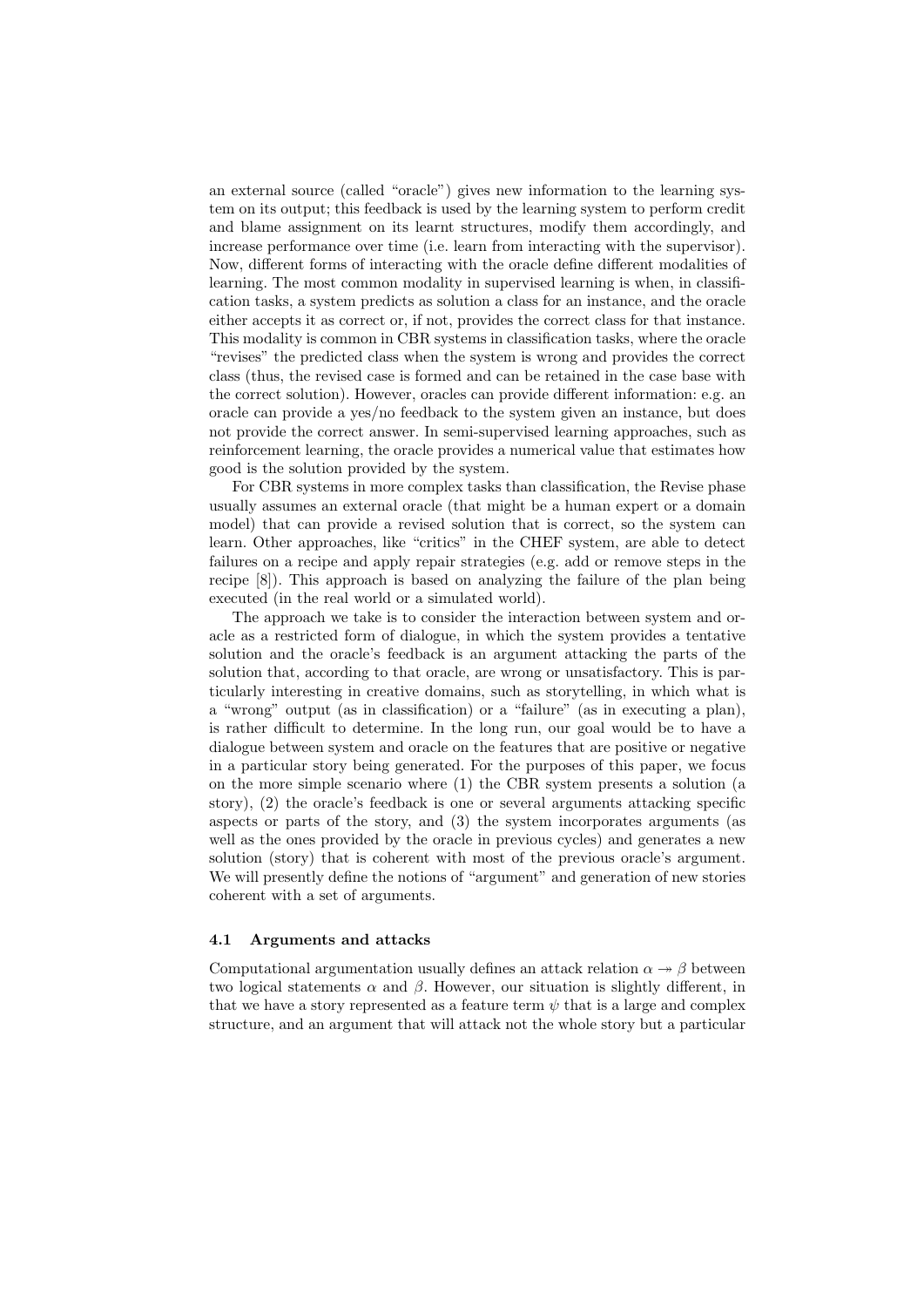

**Fig. 2.** An example target story used in our experiments (corresponding to the target in S/T3) represented as a feature term. This describes a situation where a human named *Zack*, is in a boat in the middle of the ocean. Zack is taking his fishing gear because he wants to fish a very large cod he has seen. At the same time, there is a storm with lightnings.

part of it (in our formalism, a sub-term of  $\psi$ ). We will discuss the form of arguments first, and later the attack relation between an argument and an aspect or part of a story.

**Definition 2 (Argument).** *An argument is a pair*  $(\pi, \alpha)$ *, where*  $\pi$  *is a term and*  $\alpha$  *is a logical formula over terms with conjunction, disjunction and negation (for terms*  $\phi, \phi' \in \mathcal{L}$ *), specifically,*  $\alpha$  *may have one of the following forms:*  $\phi$ *,*  $\neg \phi$ *,*  $\phi \vee \phi'$ , and  $\phi \wedge \phi'$ .

Intuitively, an argument  $(\pi, \alpha)$  states that if a story  $\psi$  satisfies  $\pi$  (e.g., there is a dragon as antagonist), then the story must also satisfy  $\alpha$  (e.g., only a magical weapon can kill the dragon). When the story  $\psi$  satisfies  $\pi$  but not  $\alpha$  then we say that the argument  $attacks$   $\psi$ . Moreover, the attacking argument is retained by the system, so in subsequent iterations it would prefer stories that satisfy the argument to those that do not. Therefore, arguments cannot be understood as constraints, but rather as preferences (sometimes called *soft constraints*).

In order to define attacks on stories, represented as feature terms, we need to introduce notation to define subterms of a term. Let  $Var(\psi)$  denote the set of variables in term  $\psi$ ; for instance, the term shown in Fig. 2 has 18 variables, one for each node. Given a variable  $X \in Var(\psi)$ , the subterm  $\psi_X$  is the term with root in variable *X*, intuitively the subgraph reachable from node *X*. For instance, in Fig. 2 the variable  $X_1$  has a subterm formed by the root  $X_1$  and the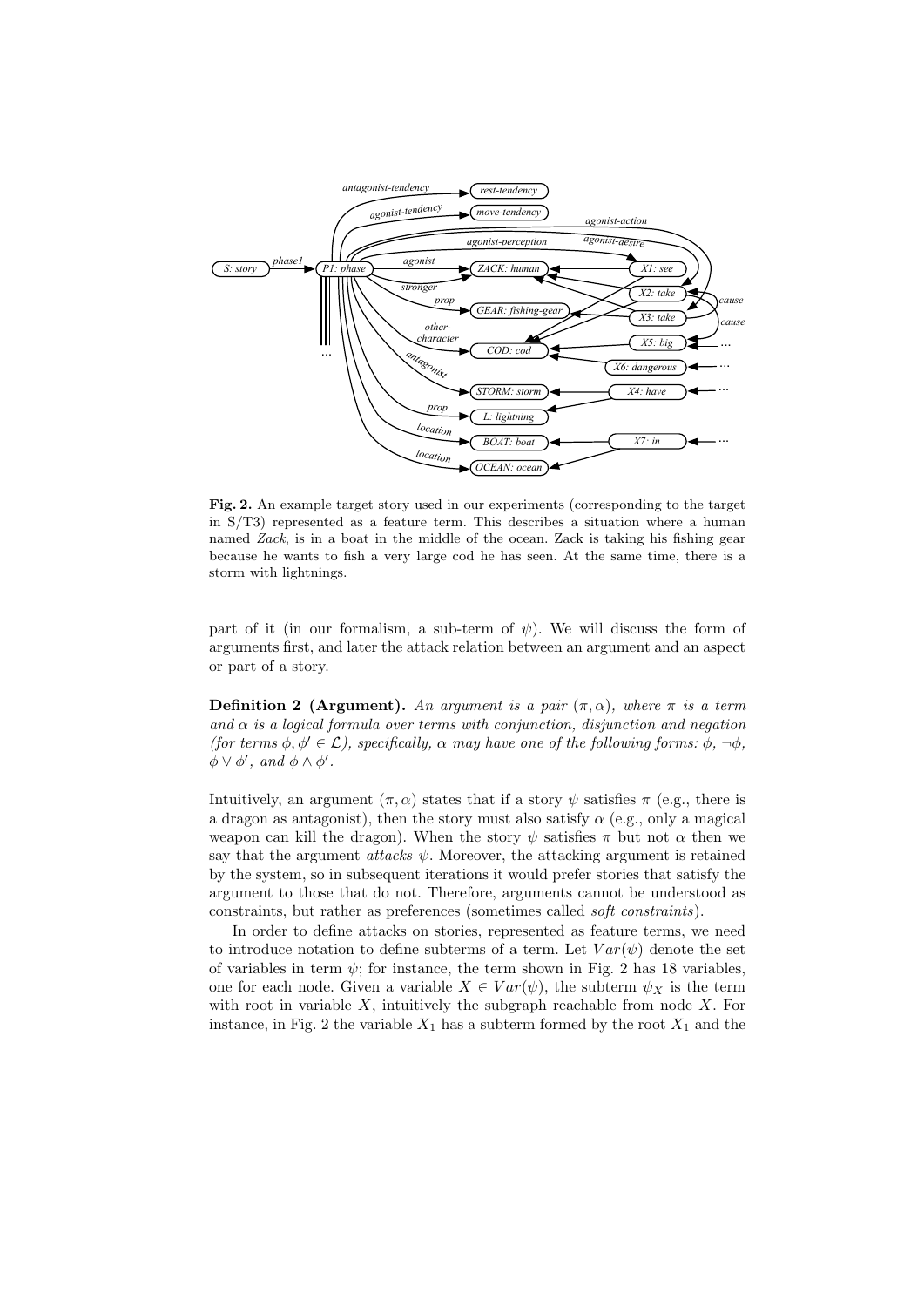features that go to Zack and cod, or if we take the variable  $P_1$  then the subterm is the graph shown in Fig. 2 describing Phase 1 of the story.

**Definition 3 (Pattern Satisfaction).** Let  $\pi$  and  $\psi$  be terms in  $\mathcal{L}$ , hereby *called* pattern *and* description *respectively. Given a variable*  $X \in Var(\psi)$ , we *say a description*  $\psi$  *satisfies a pattern*  $\pi$  *through*  $X$  *if*  $\pi \subseteq \psi_X$ *, we write*  $\pi \subseteq_X \psi$ *.* 

We can now define an attack of an argument  $(\pi, \alpha)$  against a description *ψ*; the intuition is that whenever *ψ* satisfies *π* then, if *ψ* does not satisfy the patterns in the formula  $\alpha$ , the argument attacks  $\psi$ .

**Definition 4 (Attack).** An argument  $(\pi, \alpha)$  attacks a description  $\psi$ , written  $(\pi, \alpha) \rightarrow \psi$  whenever  $\exists X \in Var(\psi)$  such that  $\pi \subseteq_X \psi$  and one of the following *holds:*

- *1. when*  $\alpha = \phi$  *and*  $\phi \not\sqsubseteq_X \psi$  *holds,*
- *2. when*  $α = ¬φ$  *and*  $φ ⊆<sub>X</sub>$  *ψ holds,*
- *3. when*  $\alpha = \phi \lor \phi'$  *and*  $\phi \not\subseteq_X \psi$  *and*  $\phi' \not\subseteq_X \psi$  *hold,*
- *4. when*  $\alpha = \phi \land \phi'$  *and*  $\phi \not\sqsubseteq_X \psi$  *or*  $\phi' \not\sqsubseteq_X \psi$  *hold.*

*Each subsumption relation*  $A \subseteq X$  *B* generates a mapping between  $Var(A)$  and *V ar*(*B*) *(as defined in Section 2). The mapping generated when testing subsumption of*  $\alpha$  *must respect the mapping generated for*  $\pi$ *. Moreover, if*  $\pi$  *subsumes*  $\psi$ *for more than one mapping, each one of these mappings constitutes a different attack.*

For the purposes of this paper we do not use nested logical connectives; our arguments use only simple negation, conjunction and disjunctions. The definition of attack is the converse of satisfaction with respect to the formula  $\alpha$ ; thus satisfying  $\phi \vee \phi'$  means that either one  $(\phi \text{ or } \phi')$  is satisfied in  $\psi$ , and then there is no attack. Because of this, for  $\alpha = \phi \vee \phi'$  accomplishing an attack, it means that neither  $\phi$  nor  $\phi'$  are satisfied in  $\psi$ . We will use the notation  $|a \rightarrow \psi|$  to denote the number of variables in  $Var(\psi)$  that are attacked by the argument  $a = (\pi, \alpha).$ 

For the particular case where an argument wants to express that the formula *α* has to be satisfied regardless of any precondition  $π$ , we use the notation  $(⊥, α)$ .

Finally, notice that a new argument  $(\pi, \alpha)$  is retained by the system, and will be used to generate new stories where the ones that satisfy (are not attacked by) argument  $(\pi, \alpha)$  are preferred. More generally, given a set of known arguments *Args*, the system will generate stories by exploring the space of amalgams and preferring those that satisfy (are not attacked by) more arguments in *Args*.

#### **4.2 Argument-based Revision Algorithm**

This section presents a specific Argument-based Revision Algorithm (ARA) that combines the ideas presented above. Specifically, the algorithm we propose performs a greedy search over the amalgam space, starting with the most general amalgam possible (the anti unification of the two input terms  $I_1$  and  $I_2$ ), and it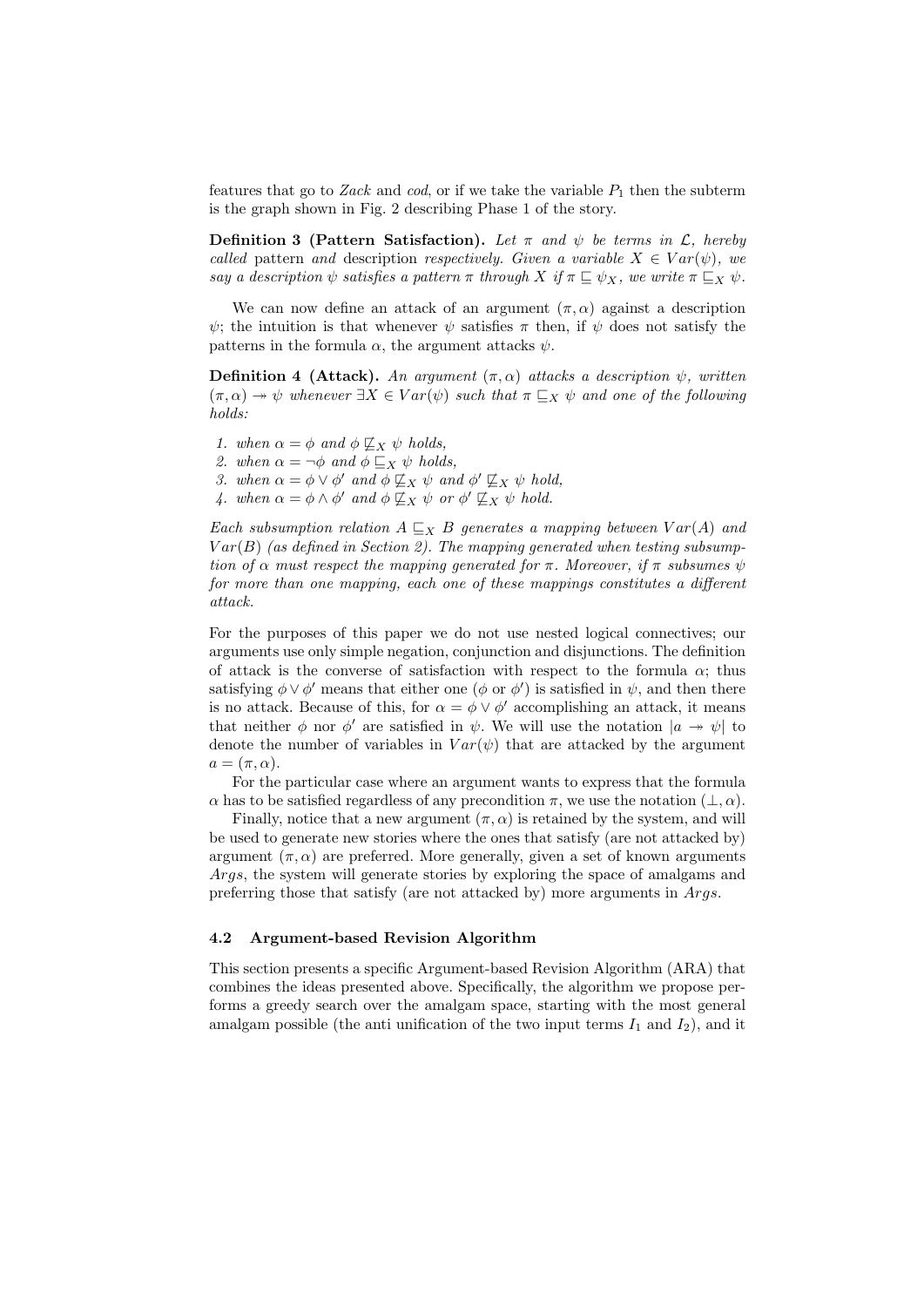Algorithm 1  $ARA(I_1, I_2, f, Args)$ 

1:  $t = 0$ ,  $A_0 = A^* = I_1 \sqcap I_2$ ,  $\bar{I}_1^0 = \bar{I}_2^0 = A_0$ 2: **loop** 3:  $t = t + 1$ 4:  $R_1^t = specializations(\bar{I}_1^{t-1})$  $R_1^t = \text{specializations}(\overline{I}_1^{t-1})$ <br>
5:  $R_2^t = \text{specializations}(\overline{I}_2^{t-1})$ 6:  $C = \{ I \sqcup \overline{I}_2^{t-1} | I \in R_1^{\overline{t}} \} \cup \{ \overline{I}_1^{t-1} \sqcup I | I \in R_2^{\overline{t}} \}$ 7: **if**  $C = \emptyset$  **then** 8: **return** *A ∗* 9: **else** 10:  $A_t = \text{argmax}_{A \in C} \text{evaluation}(A, f, \text{A} \text{ is real})$ <br>11: if evaluation( $A_t$ , *f*, *Args*) > evaluation( 11: if  $evaluation(A_t, f, Args) > evaluation(A^*, f, Args)$  then  $A^* = A_t$ 12:  $I_1^t = A_t \sqcap I_1, \ \bar{I}_2^t = A_t \sqcap I_2$ 13: **end if** 14: **end loop**

specializes it iteratively, employing arguments to determine which of the possible specializations is the most promising to pursue.

ARA is shown in Algorithm 1, and works as follows. Given two terms  $I_1$ and  $I_2$  (which in our case represent the target case, and the retrieved case), an evaluation function *f* and a set of arguments *Args*:

- 1. Step 1 initializes the current amalgam,  $A_0$ , the currently best amalgam  $A^*$ and the current two transfer terms  $\bar{I}_1^0$  and  $\bar{I}_2^0$  to be equal to the antiunification of the two input terms (the most general amalgam possible).
- 2. Then, at each iteration *t*, first ARA finds the set of possible specializations of the current two transfers (this is done using a *refinement operator* over feature terms [13]).
- 3. Line 6 computes all the possible next amalgams, resulting from unifying the next specializations with the previous transfer terms.
- 4. Lines 10 11 select the best amalgam, and line 12 updates the transfer terms for the next iteration. The way the best amalgam is determined is where arguments come into play. Each argument *a* in our framework is assigned a weight  $w_a$ . The weight of an argument represents how serious is the issue that this argument tries to prevent<sup>3</sup>. Each amalgam is then assessed as follows:

$$
evaluation(A, f, Args) = f(A) - \sum_{a \in Args} w_a \times |a \rightarrow A|
$$

where:

**–** *f* is an evaluation function that provides a basic score for an amalgam. For example, *f* could encode things like "larger amalgams are preferable" by giving higher scores to amalgams with a larger number of variables.

<sup>&</sup>lt;sup>3</sup> In the experiments shown later we use a hand-fixed weight equal for all arguments; determining individual weights is discussed in future work.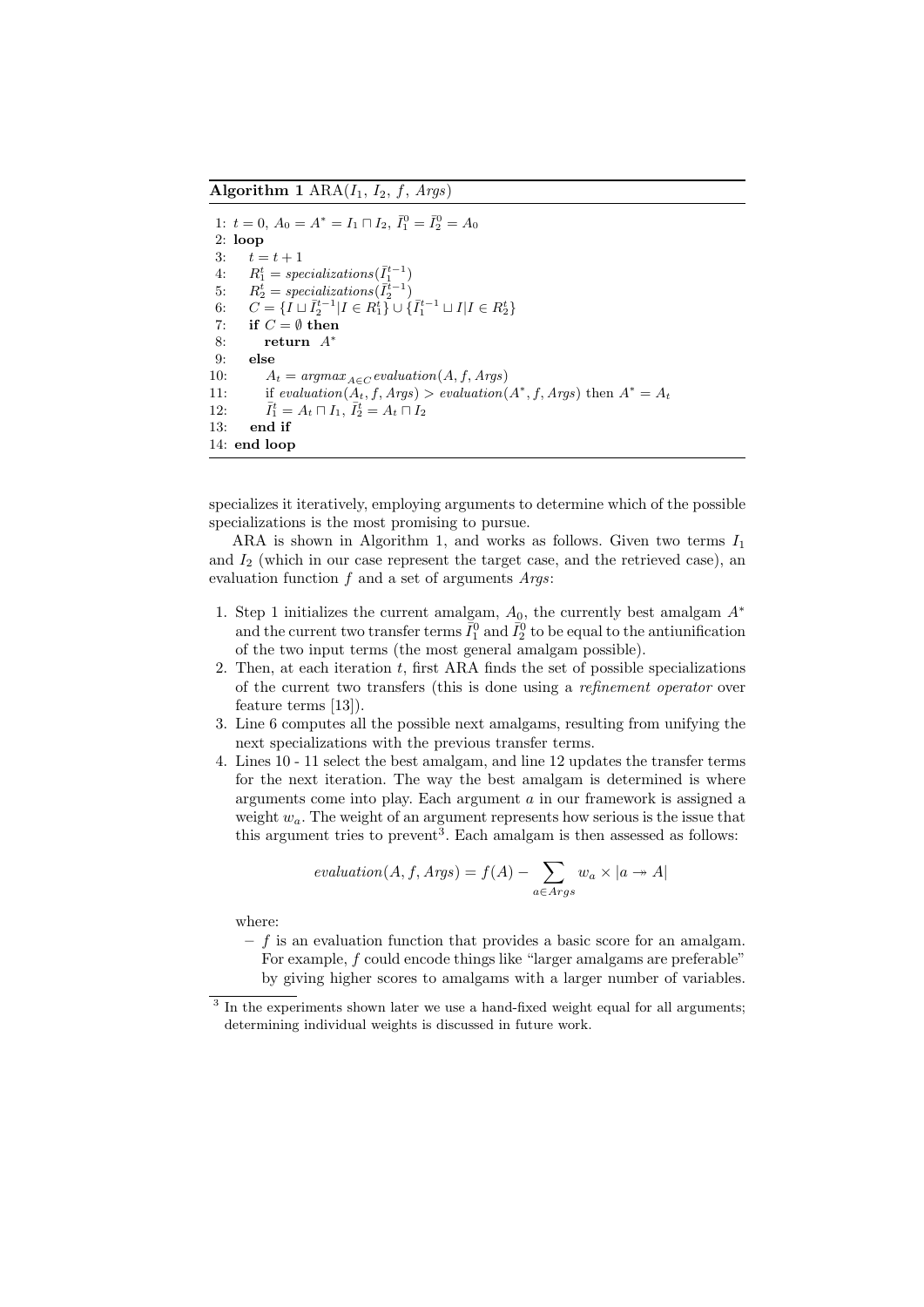In our experiments, we used the function:  $f(A) = |A| - k \times |Var(A)|$ , where  $|A|$  is the size of the term  $A$  (number of times we need to specialize *⊥* using the refinement operator to reach *A*), and captures the size of the story, and  $k = 4$  in our experiments. A larger story means that we have been able to transfer more information from the source and target in the amalgam, so a general goal is to maximize *|A|*. The number of variables in *A* is  $|Var(A)|$ . When unifying the two transfers, we would like variables of one transfer to be mapped to variables of the other. If this is not the case, the number of variables in the resulting amalgam grows. Thus, minimizing the number of variables in the amalgam has the effect of maximizing the number of variables from the source that are mapped to the target.

**–** The final term subtracts the weight of each attacked argument multiplied by the number of times the argument attacks some subterm with root *X* of the story *A*.

The effect of the ARA algorithm is to find amalgams that strike a balance between maximizing the evaluation function  $f$ , and minimizing the number of attacking arguments. The next section describes the generation of stories using amalgams and arguments in an experimental scenario.

# **5 Experimental Evaluation**

In order to evaluate our argument-based revision approach, we prepared an experimental setup that bypasses case retrieval altogether. Thus, we prepared four source/target pairs: S/T1, S/T2, S/T3 and S/T4. In order to compare our results with previous work, we translated the source/target pairs used in our previous work [21] to the feature term formalism used in the approach presented in this paper<sup>4</sup> . Below we provide details on the stories used for evaluation, and then we provide empirical results illustrating the performance of our approach.

#### **5.1 Dataset**

As mentioned above, we represent stories using *feature terms* [1]. Specifically, a story is a term composed of a sequence of *phases*, where a phase represents a given instant in a story. Each phase contains a set of characters, locations, props, actions and relations. We separated characters into three groups: the *agonist* (protagonist or main character), the *antagonist* (the main opposing force), and *other characters*. Entities that are not characters are classified into *locations* and *props*. For each of these characters and objects, we specify a collection of properties such as: their relations to other characters, whether they are performing any action, or their desires, likes and possessions.

<sup>4</sup> The specific source/target pairs used for this experiment can be downloaded from https://sites.google.com/site/santiagoontanonvillar/software.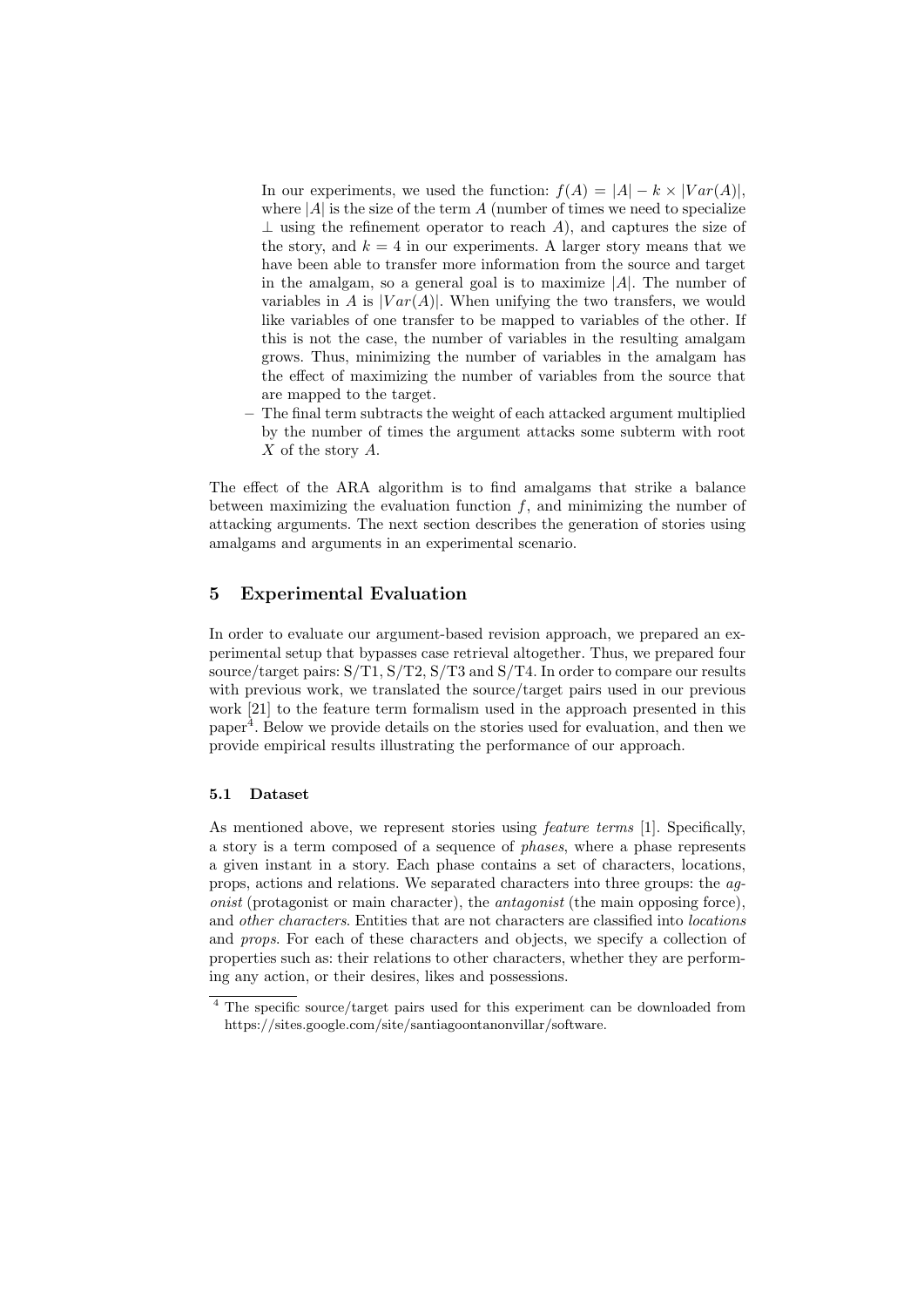|          | Source | $\emph{Target}$ |    |      |                                                                                       |
|----------|--------|-----------------|----|------|---------------------------------------------------------------------------------------|
|          |        |                 |    |      | <i>phases refinements phases refinements</i> Surface similarity Structural similarity |
| C/T      | 203    |                 |    | low  | low                                                                                   |
|          | 203    |                 | 62 | low  | high                                                                                  |
| $\Omega$ | 90     |                 | 79 | high | low                                                                                   |
|          | 134    |                 | 89 | high | high                                                                                  |

**Table 1.** Properties of the source-target  $(S/T)$  pairs used in our study.

Additionally, the high-level structure of each phase is captured by annotating who is the agonist, the antagonist, and their force relation (inspired in the cognitive linguistics framework of *force dynamics* [18]). This allows us to represent, in a compact way, the high-level structure of a story. Figure 2 shows an example story used in our dataset (the target in S/T3).

As mentioned above, we translated the four source/target pairs used in [21] to feature terms. These four pairs were selected because they represent a variety of scenarios based on how similar the target is to the source. We distinguish two types of similarity between stories: *surface* similarity and *structural* similarity. The former refers to whether two stories contain similar concepts (e.g., both contain a boat and a fish), while the latter refers to whether they have a similar structure (e.g., both refer to a story where the main character overcame a difficulty and succeeded). Surface similarity can be measured by the percentage of keywords shared between two stories, and structural similarity is measured by how much the force dynamics structures representing the stories match.

Table 1 shows some statistics of the stories used in our evaluation. For each story, we show the size in number of phases, and number of refinements (this is the number of times we have to apply the specialization refinement operator to *⊥* to obtain the given story). This shows that target stories in our dataset tend to be smaller than the source ones (expected, since they are only partially specified). Additionally, we show which source/target pairs are similar in terms of surface and structural similarity.

#### **5.2 Experimental Setup**

We evaluated our approach in the following way. First, we run our Reuse approach with an empty set of arguments for each of the four source/target pairs. This gets us a baseline against with which to compare. Then, we iteratively generated arguments to address all the issues we observed in the solution generated for S/T1. This resulted in a total of 15 arguments. Using those arguments, we then report on the performance of the system in generating stories again for all the four source/target pairs. We did not generate arguments for the other source/target pairs purposefully, in order to assess the extent to which arguments generated for one story can be used to improve performance in other stories. To compare results, we report the value of the evaluation function *f* for the solution found, and the number of attacks that the resulting story receives with the 15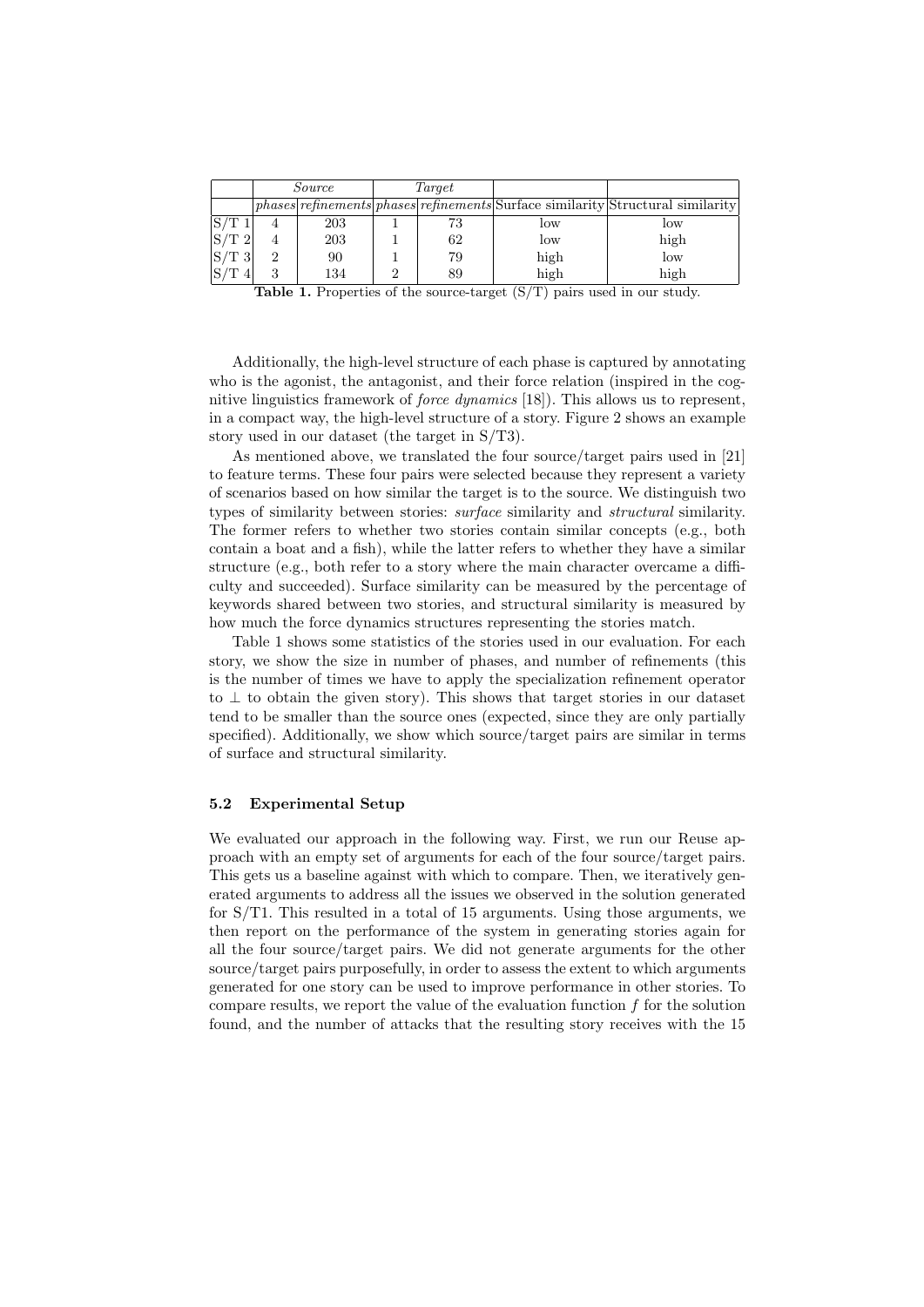

**Fig. 3.** Four example arguments generated during Revise and used in our experimental evaluation.

arguments we generated. The number of attacks should be seen as a proxy for the number of syntactic or semantic mistakes that the generated stories contain (where a "syntactic mistake" would be something like having a character that is never specified as agonist, antagonist or other-character, and a "semantic mistake" would be something like driving a boat on land). Additionally, we report subjective impressions on the generated stories. Finally, we compare the results obtained with those obtained in our previous work with the same source/target pairs, but with a different algorithm [21].

Figure 3 shows four of the 15 arguments we generated. Specifically, those four arguments capture the following:

- **–** *a*1: If a human in the story has a relative, it must also be human.
- **–** *a*2: If an entity is marked as "stronger" in a phase (a force dynamics annotations), that entity must be the agonist or the antagonist.
- **–** *a*3: An entity cannot be a relative (parent, son, sibling) of itself.
- **–** *a*4: An entity cannot be the agonist and the antagonist at the same time.

Notice that those four example arguments are basically capturing things that could be specified using a stricter ontology. However, having them as arguments, allows us to be flexible, and allowing violations in a story in some cases. For example, violating *a*<sup>1</sup> would allow for fantasy stories where a human has a parent being a magical being; violating  $a_4$  would allow for "split-self" stories, where the main character is both the agonist and the antagonist of the story. Other arguments capture common sense (e.g., a boat cannot be driven on land), or story aesthetics (e.g., the location of a story should not change from phase to phase), but they are not hard constraints, and there are specific stories that do not comply to one of them. The weight *w<sup>a</sup>* of all the arguments was set to 10.

#### **5.3 Results**

The left-hand side Table 2 shows the amount of time taken and number of amalgams explored generating stories using amalgams, but without argumentbased revision. Automatically quantifying the quality of stories generated using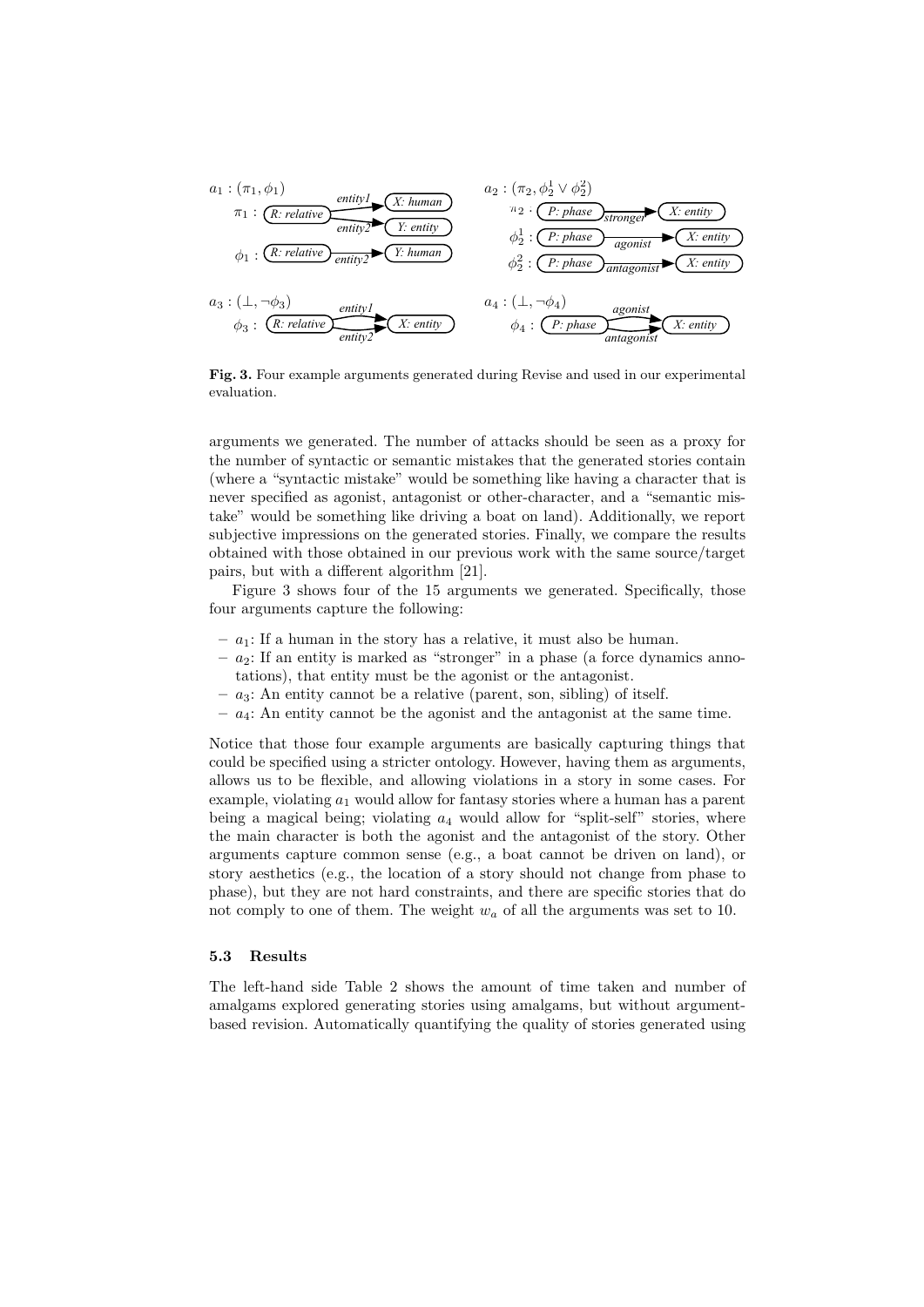|      |       | Not Using Arguments |      |          | Using Arguments |         |      |          |
|------|-------|---------------------|------|----------|-----------------|---------|------|----------|
|      | score | attacks             | time | explored | score           | attacks | time | explored |
| S/T1 | 224   |                     | 43s  | 5435     | 207             |         | 83s  | 5785     |
| S/T2 | 219   | 3                   | 232s | 4015     | 210             | 2       | 185s | 4081     |
| S/T3 | 157   | 2                   | 7s   | 1393     | 144             | 2       | 8s   | 1463     |
| S/T4 | 230   |                     | 21s  | 2056     | 215             |         | 13s  | 1909     |

**Table 2.** *Score* achieved (result of using the evaluation function *f* in the final story), number of *attacks* that the final story receives from the set of 15 arguments we used, *time* taken, and number of amalgams *explored* in the four story pairs used in our experiments.

automatic story generation is an open challenge, and thus, in this paper we report the number of attacks received by the stories using the 15 arguments we generated as a proxy for the number of errors those stories contain (although this is by no means a reflection of their literary quality, it reflects their coherence). We will also list a collection of issues or interesting details of each of the generating stories we observed.

- **–** S/T1: In the resulting story, our system made a series of semantic mistakes: created a story where the father of one of the characters is a butterfly, and when the sister of the main character passed away, the main character threw her into the toilet (since in the source story, a pet fish died and was flushed down the toilet); and a collection of syntactic mistakes: incorrect force dynamics structure, listed the sister of the main character as a prop, and used a location in an incorrect place of the story structure.
- **–** S/T2: The resulting story is almost syntactically correct since the stories share strong structural similarity, however, given that they talk about very disparate things (they share very little surface similarity), the story is rather surreal. In the resulting story, there is a fish inside of a flower in a backyard of the main character (who wants to play a game there); the fish later dies.
- **–** S/T3: In this case, the resulting story is perfectly valid: the main character wants to fish a giant cod, but he ends up not being able to, since the fishing gear breaks while pulling the cod out of the ocean. It only contains a couple of syntactic mistakes.
- **–** S/T4: Source and target here are significant similarity (in one the main character drives a car up a mountain, and in the other he drives a motor-boat in a bay). The resulting story is almost correct, except for a few semantic mistakes: first, in the generated story, a motorboat is driven up a mountain (which clearly cannot be done), and also the bottom of the mountain is "in the main character" (which doesn't make sense), also there appear to be two motorboats instead of one. The rest of the story is coherent: after driving for a while, the main character realizes he did not fill the tank, and needs to turn around.

The right-hand side of Table 2 shows that, obviously, when incorporating the arguments into the search process, the resulting stories receive fewer at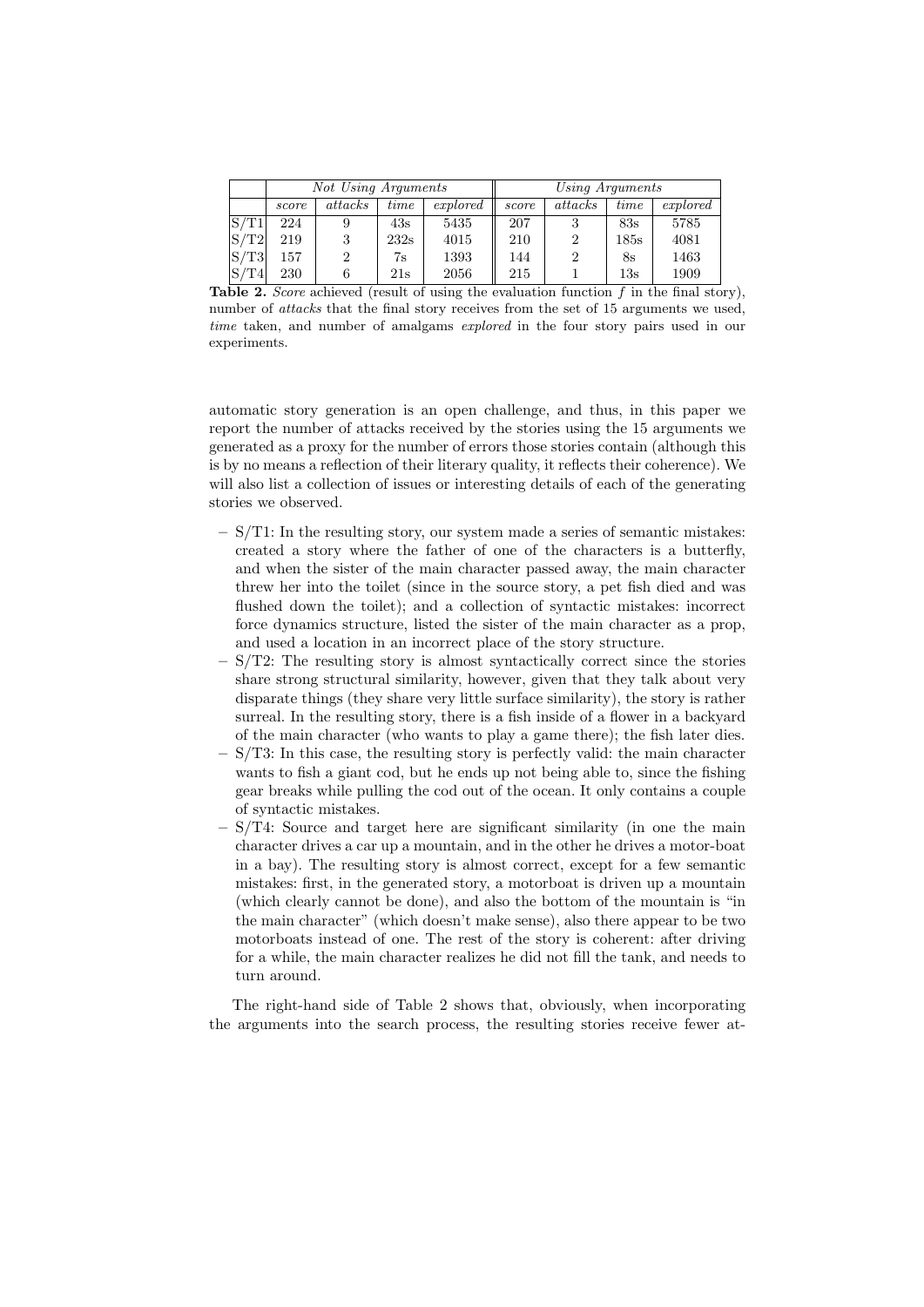tacks, since the search process was directed towards parts of the amalgam space containing stories with fewer attacks. For example the output for S/T1 received only 3 attacks (while the same 15 arguments would generate 9 attacks against the story generated without taking them into account). Moreover, even if the 15 arguments were generated with S/T1 in mind, other stories also receive attacks, and thus benefit from these 15 arguments. Also, as the table shows, the time taken and the number of amalgams explored vary from the case when we do not use argument-based revision, but do not significantly increase. Looking closely at the generated stories, we observed the following:

- **–** S/T1: After argument-based revision, all of the semantic mistakes in this story disappeared, since we provided arguments to address each of them. Only two small syntactic problems persisted (a prop and a location were used without being defined in their appropriate place in the feature term). Notice that this illustrates both the strengths and weaknesses of our approach: on the one hand, it is easy to provide arguments that prevent semantic or syntactic mistakes, but on the other hand, given that stories are generated by amalgamating information from source and target, it is not possible to force the resulting story to have something that was not present in the source nor target just by using arguments.
- **–** S/T2: The only aspects that were improved in this story are the syntactic ones, concerning some minor force dynamic structures. The overall story is the same as without arguments.
- **–** S/T3: No changes were observed in this story.
- **–** S/T4: Almost all the syntactic and semantic errors were eliminated in this story: the "bottom of the mountain" is now "in the island", and not "in the main character", and there is a single motorboat instead of two. The only semantic error that remains is the fact that a motorboat cannot be driven up a mountain (since we had no argument to address this, as all arguments were generated just to attack the issues of S/T1).

Comparing the results obtained using argument-based revision with the results obtained using the same four story pairs by the SAM algorithm [21], we observed the following. First, our approach is able to transfer much more information from the source case to the target case. SAM is based on computational analogy (it uses the SME algorithm [5] internally), and only transfers elements of the source that are related in some way (via analogical mapping) to the target. The amalgam-based approach naturally achieves the same result, but can also transfer information that is not mapped directly to the transfer. For example, SAM was barely able to transfer any information at all for S/T2, whereas our approach generates a full story consisting of four phases. Another example is S/T4 where SAM generated a story that did not have the semantic mistake of driving a motorboat up a mountain (since the mountain was not transferred to the final story), but had a different semantic mistake: driving a motorboat *after* it had ran out of fuel. Additionally, being able to use arguments to guide the search process provides our new approach a natural way to guide the generation process toward regions of the amalgam space that contain better stories.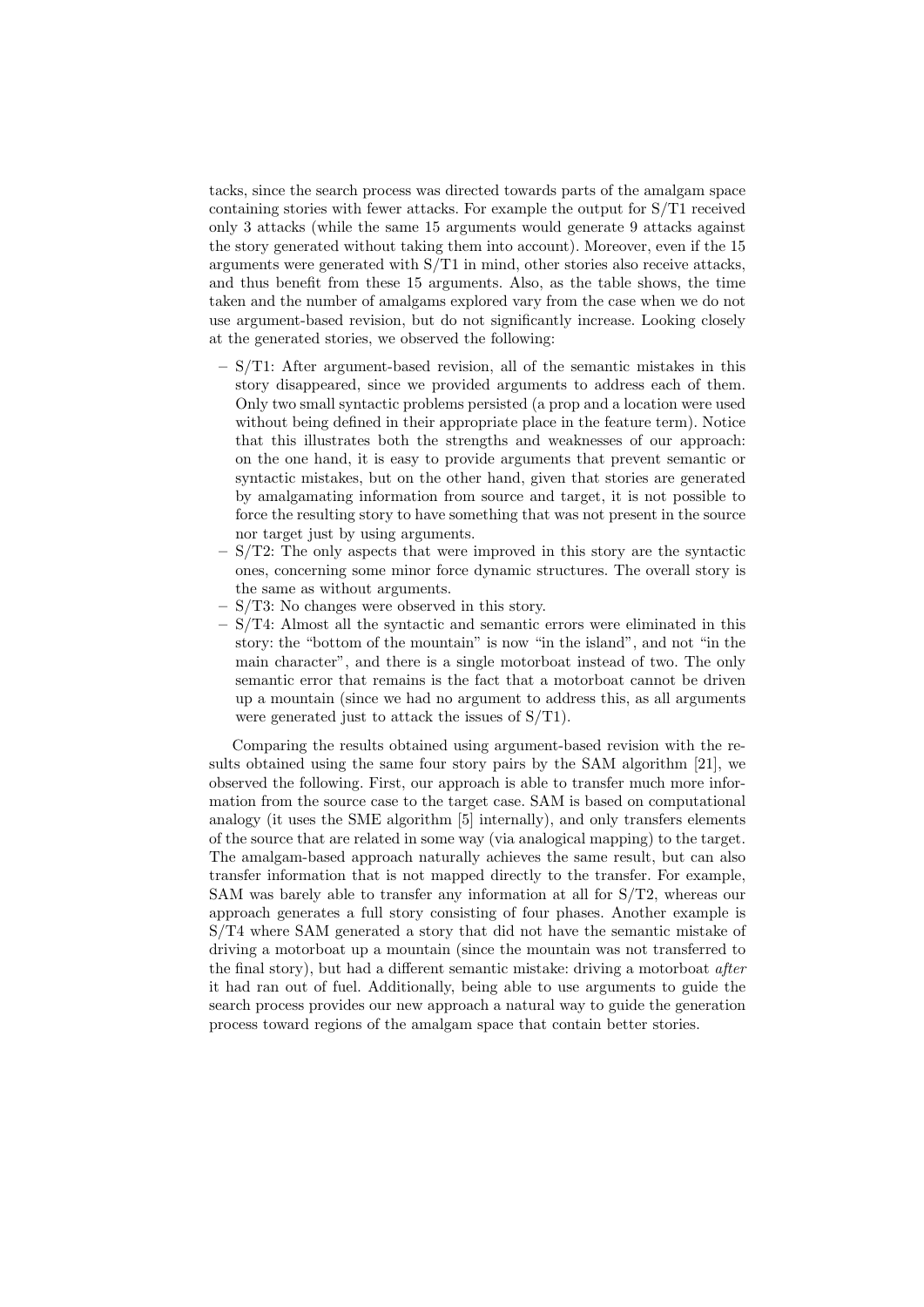# **6 Related Work**

We already discussed the use of critics in CBR planning systems [8] and how it relates to our approach. A related topic is that of critiquing-based recommenders. The main goal in recommender systems is to acquire, via user feedback, a better model of the user preferences: "Critiquing systems help users incrementally build their preference models and refine them as they see more options" [2]. Probably user-initiated critiquing is the more similar to our approach, where a user is presented with product features that can be selected as candidates to be changed. Our approach is different, allowing richer feedback using arguments. These arguments, in the form of pairs (condition, soft-constraint), are acquired by the system to improve on its own task, in this domain generating stories, not for user personalization. Moreover, the arguments are integrated as a driving force into the search process of generating amalgams of stories during Reuse.

## **7 Discussion and Future Work**

This paper has presented an approach to case revision based on arguments. The main idea is to generate a collection of arguments that *attack* specific aspects of a given solution that we want to prevent. These arguments are kept by the system to prevent the same aspects from appearing in future solutions (albeit as *soft constraints* only). The approach was incorporated into a search-based case reuse framework and evaluated in a story generation task.

Our results indicate that by generating a small collection of arguments, our approach was able to generate stories of higher quality, and that the same arguments generated to attack a specific story were successfully used to increase the quality of a separate set of stories.

Future work includes allowing the system to defend itself against attacking arguments, by generating counter-arguments based on stories in the case base, or even arguments that support a specific aspect of a story, rather than attack it, moving closer to a full-fledged argumentation model, such as in [14]. However, we'd need a larger case base of stories for achieving a richer dialogue. Moreover, providing some support in deciding the weights *w<sup>a</sup>* used for strengthening the arguments remains as future work. Eventually, we would like to model the notion of an *audience* to which to generated story is generated. Value-based argumentation offers this possibility, by associating arguments to values and modeling an audience as a partially ordered set of values. The order among values may help in determining the weights  $w_a$  for their associated arguments.

Acknowledgements. This research was partially supported by projects Colnvent (FET-Open grant 611553) and NASAID (CSIC Intramural 201550E022).

### **References**

[1] Carpenter, B.: The Logic of Typed Feature Structures, Cambridge Tracts in Theoretical Computer Science, vol. 32. Cambridge University Press (1992)